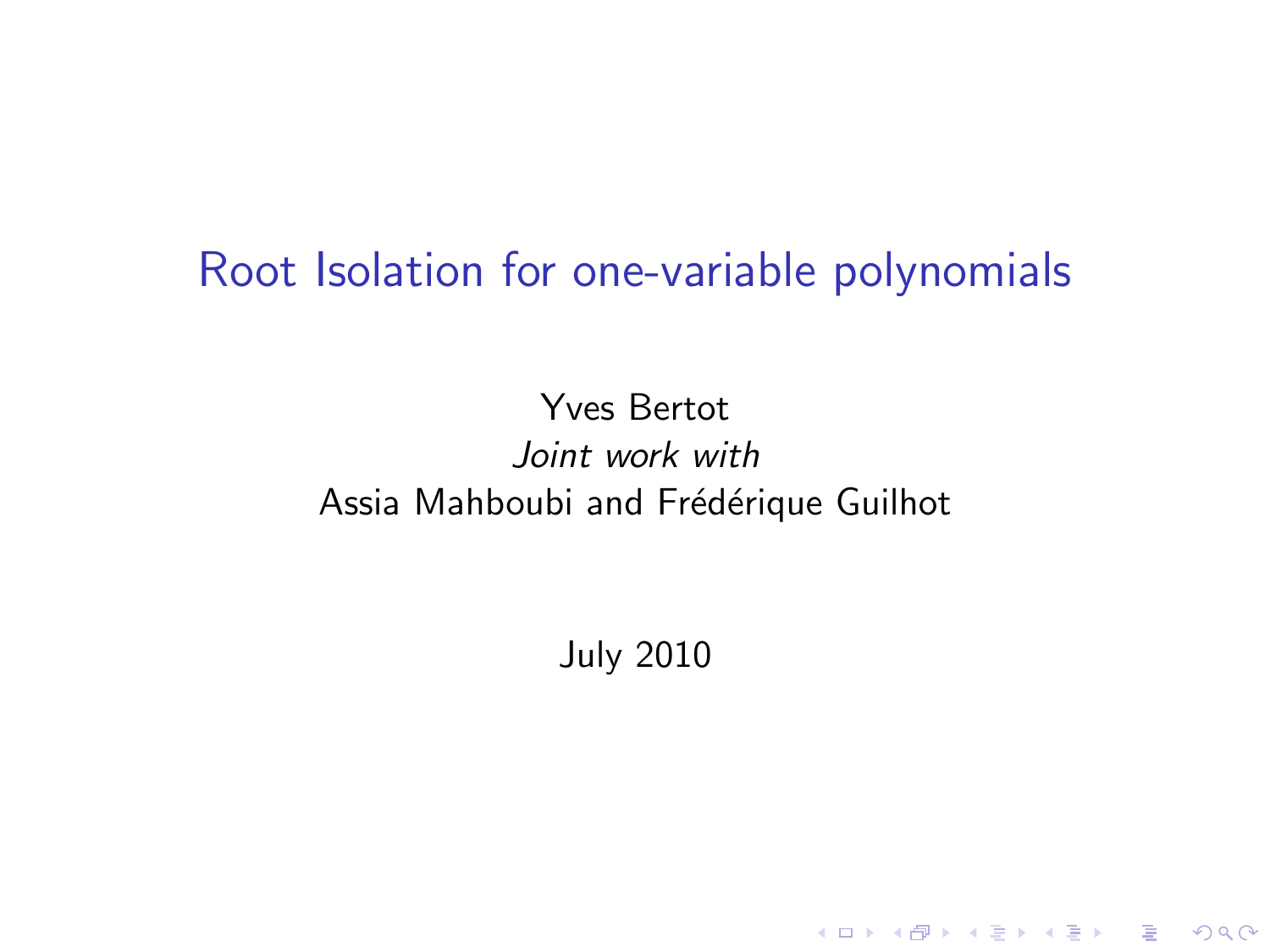### **Introduction**

- $\triangleright$  Solving systems of inequations and geometrical problems
- $\triangleright$  Does there exist  $(x, y)$  so that the following comparisons hold?

$$
x2 \leq y
$$
  
\n
$$
y \leq 18 - 3x + 9x2
$$
  
\n
$$
x < 1
$$

- ► Here find whether the roots of  $18 3x + 10x^2$  are in some interval.
- $\triangleright$  More general applications in quantifier elimination and cylindrical decomposition
- $\blacktriangleright$  Can be used to define algebraic numbers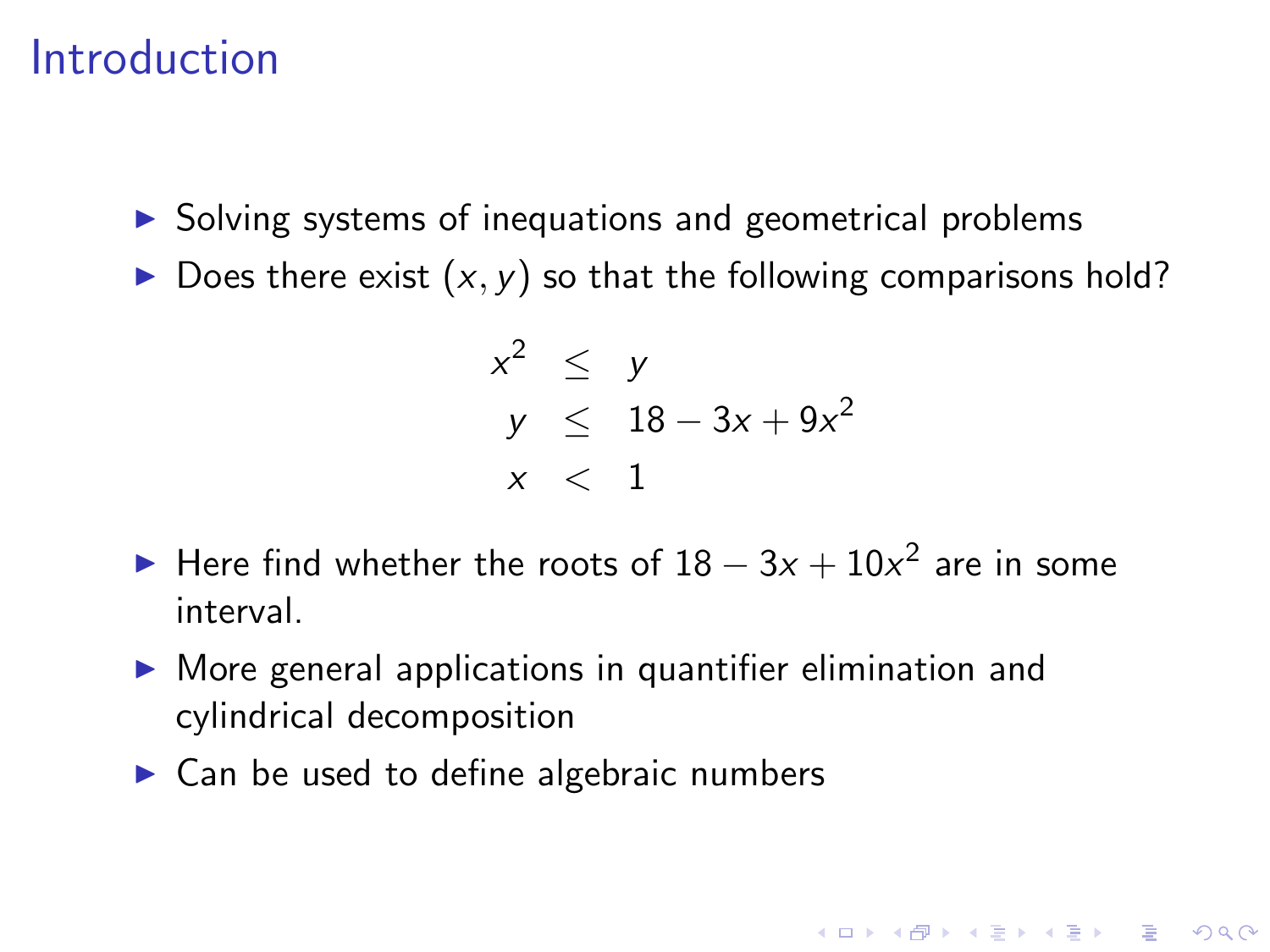# Method

- $\triangleright$  Bernstein coefficient approximate a polynomial's curve
- $\blacktriangleright$  Discrete approximation
	- $\triangleright$  Associated to bounded intervals
- $\blacktriangleright$  Exactly one sign change implies exactly one root in the interval
- $\triangleright$  No sign change implies no root in the interval
	- $\triangleright$  More than one sign change: no conclusion
- $\triangleright$  Refinement: cut the interval in halves and start again

**KORK ERKER ADE YOUR** 

 $\triangleright$  Use a simple combinatorial algorithm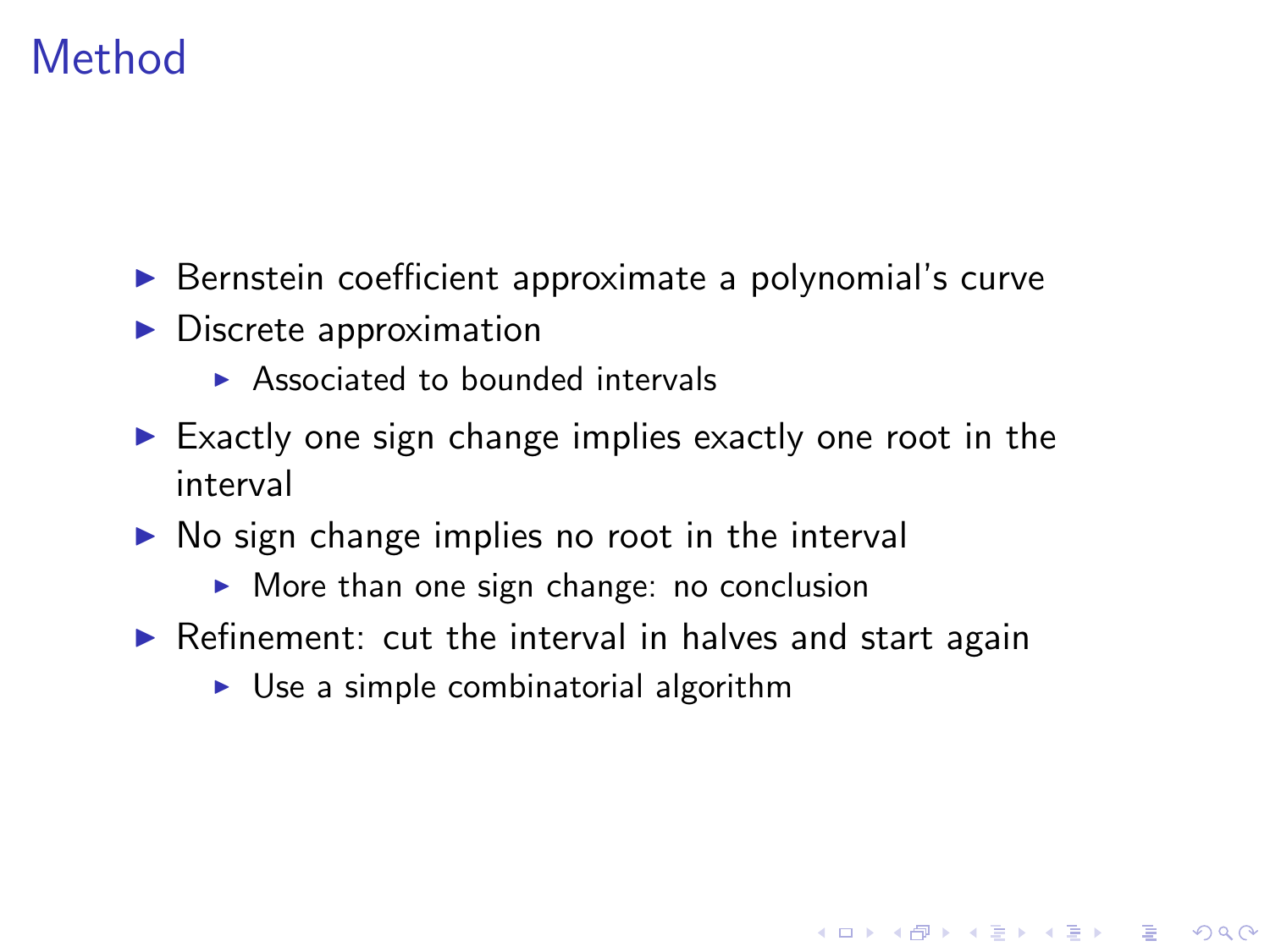# Geometric intuition: Bernstein



**K ロ K イロ K イミ K K モ K ミニ や R (^**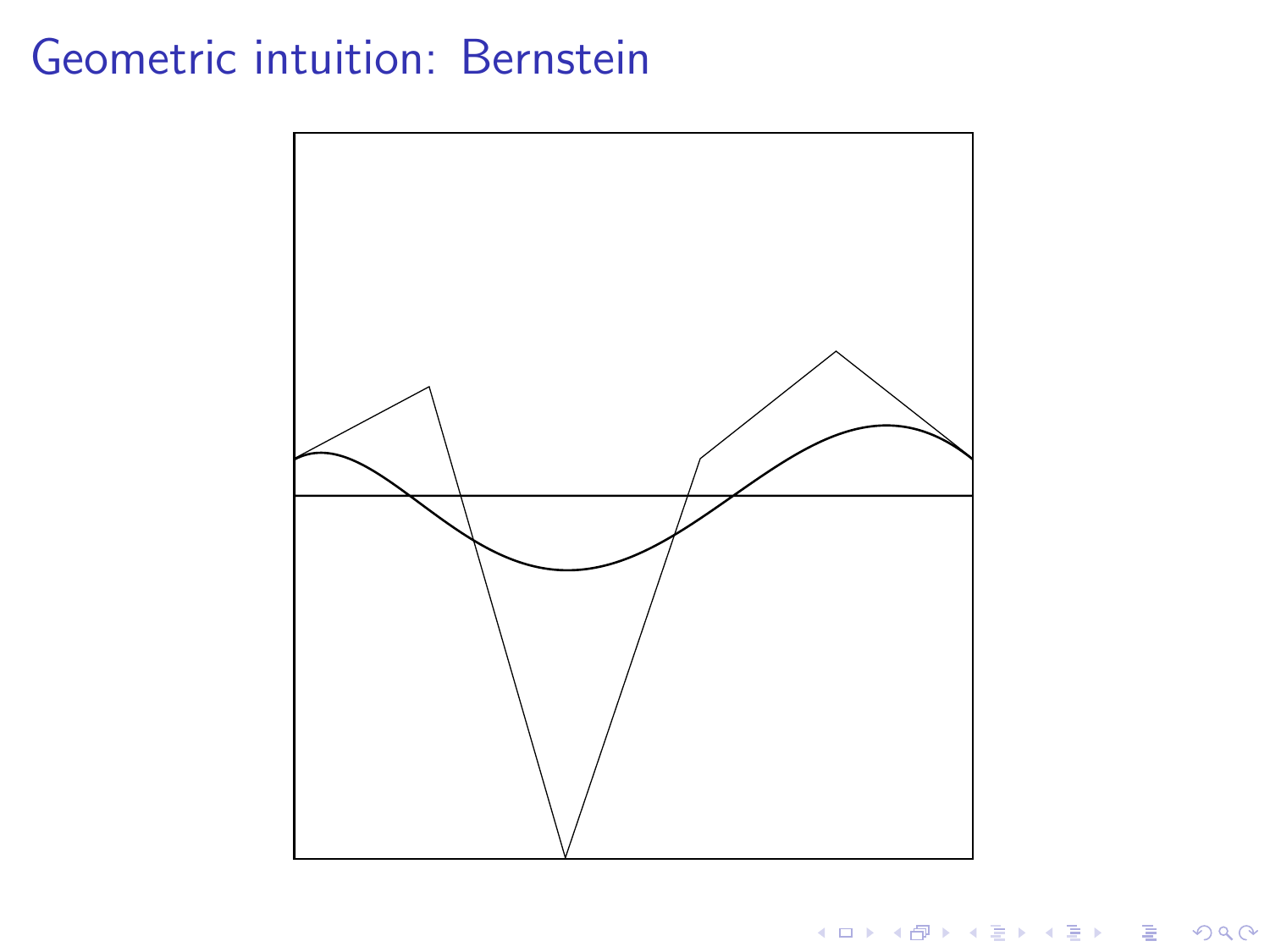# Geometric intution: False alert



**K ロ K イロ K イミ K K モ K ミニ や R (^**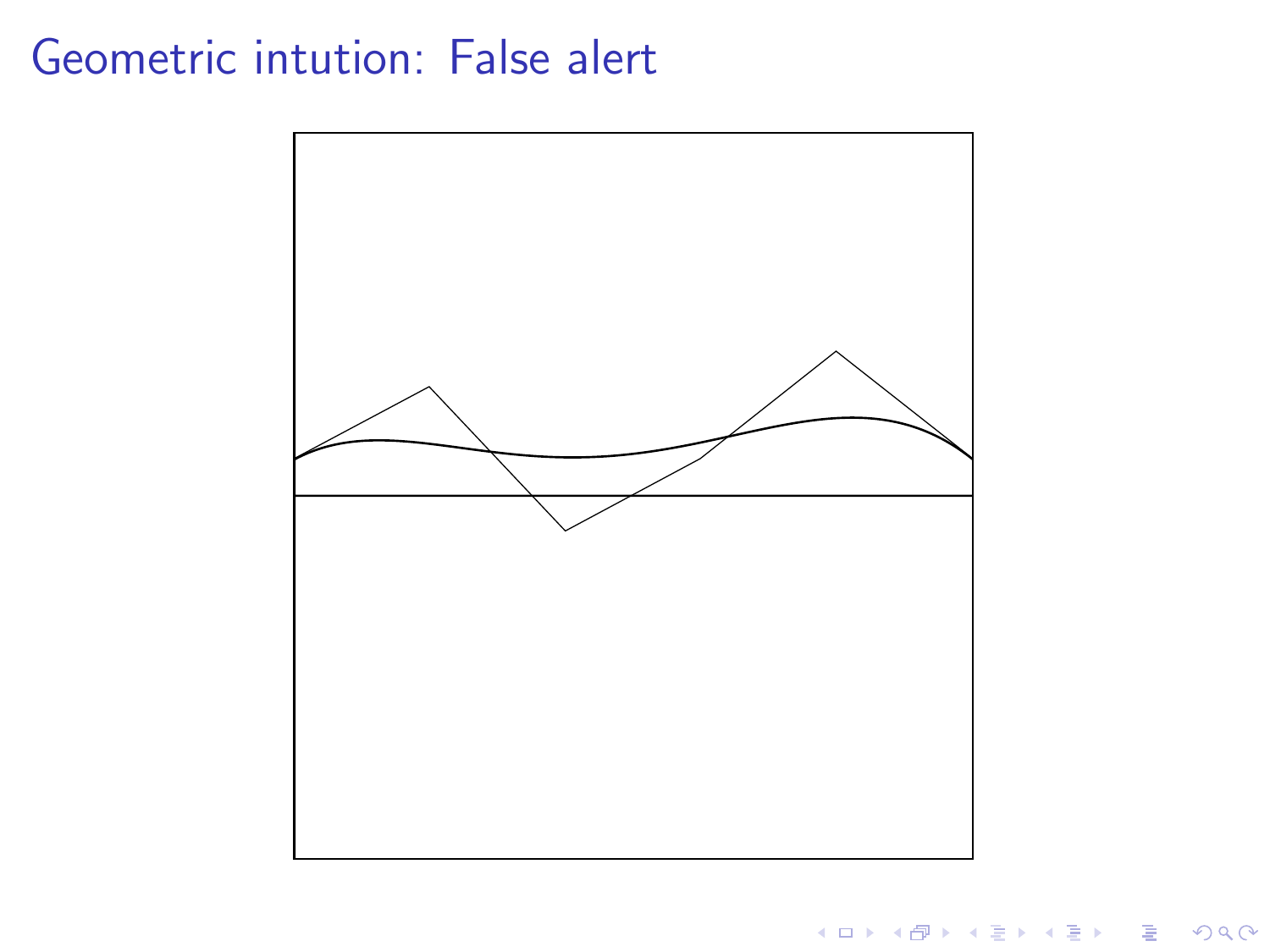# Geometric intution: Exactly one root



イロト イ御 トイミト イミト ニミー りんぴ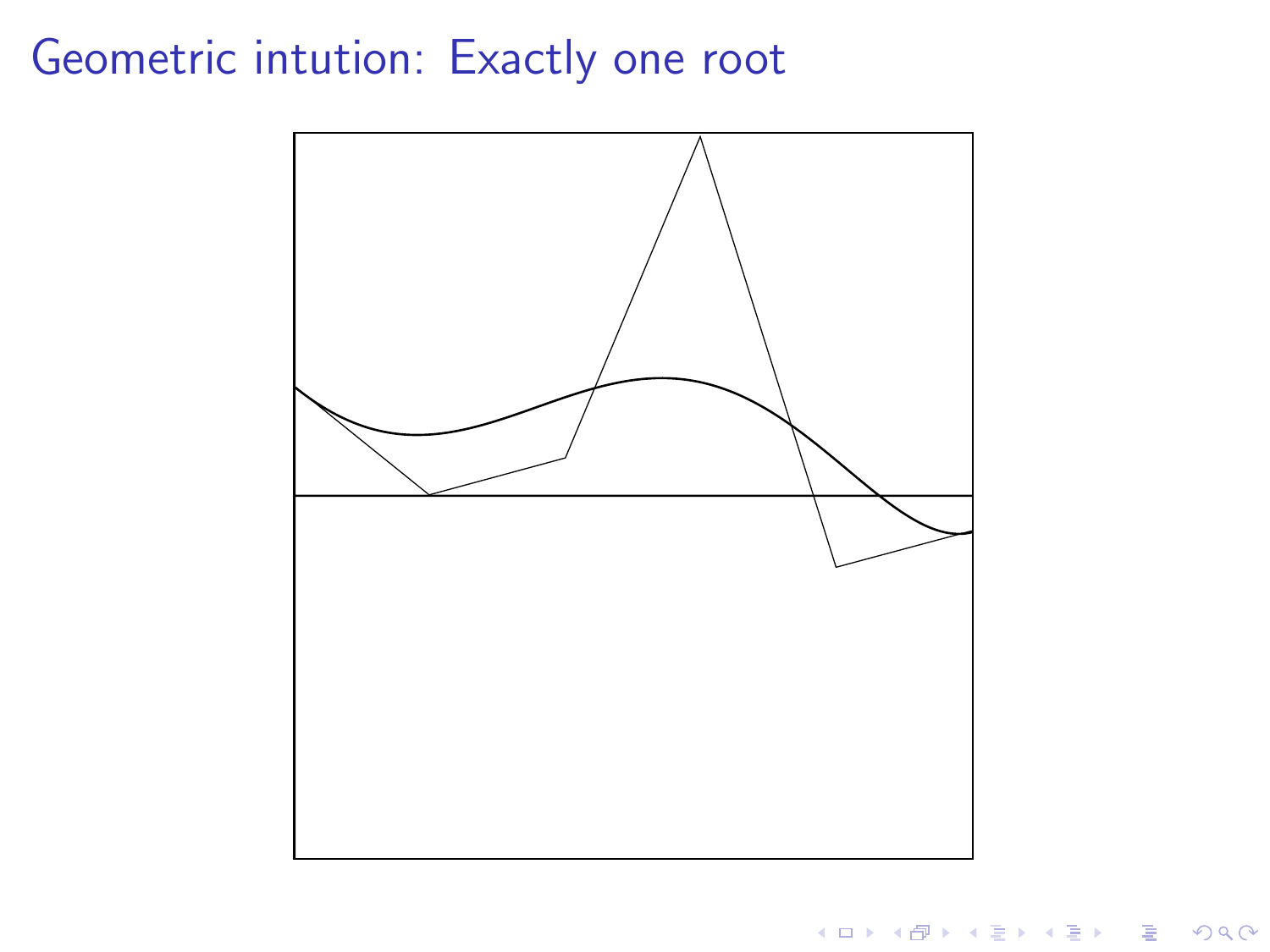# Geometric intuition: interval splitting



K ロ X イロ X K ミ X K ミ X ミ X Y Q Q Q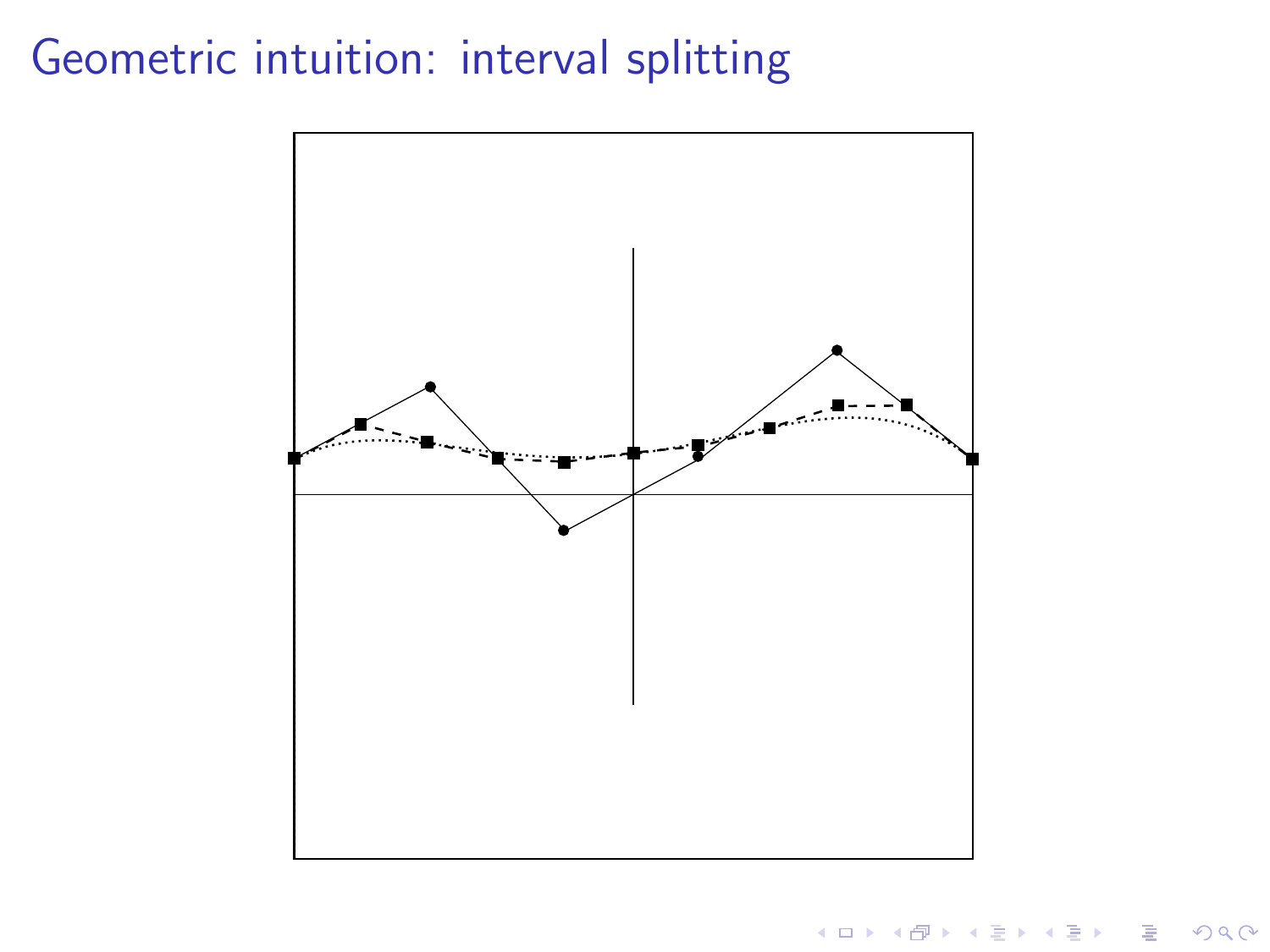# Computing Bernstein coefficients

- $\blacktriangleright$  Polynomial  $a_0 + a_1X + \cdots + a_nX^n$
- $\blacktriangleright$  Bernstein coefficients for interval  $(l, r)$

$$
b_i = \sum_{j=0}^n \binom{j}{n} a_i \frac{r^j l^{n-j}}{r-l}
$$

K ロ ▶ K @ ▶ K 할 > K 할 > 1 할 > 1 이익어

- $\blacktriangleright$  Easy computation of Bernstein coefficients for the half intervals
	- $\blacktriangleright$  de Casteljau's algorithm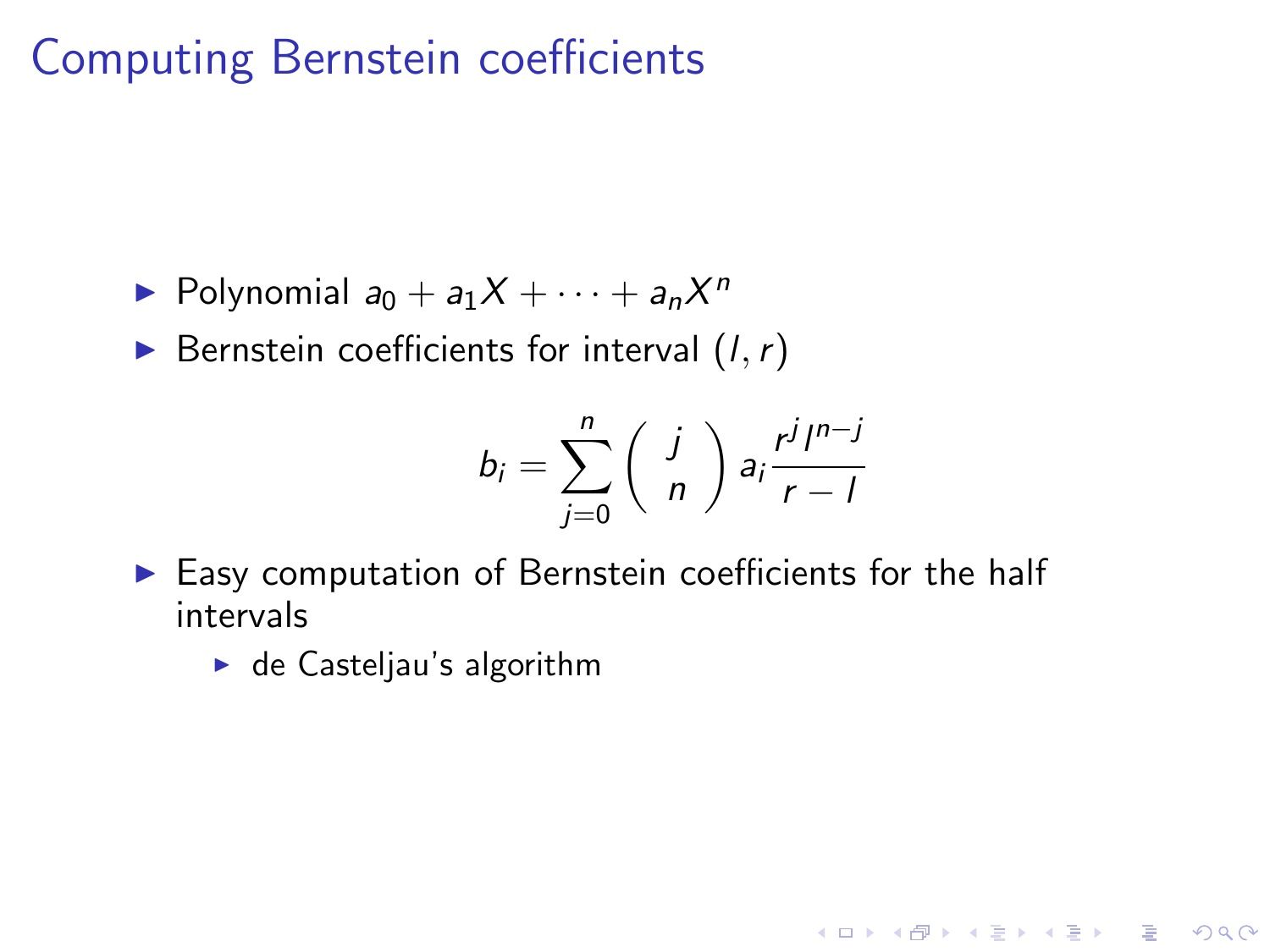# Correctness proof

 $\triangleright$  Relate Bernstein coefficients with plain coefficients of another polynomial

- $\triangleright$  Using an automorphism
- $\triangleright$  Prove Descartes' law of signs (on a simple case)
- $\triangleright$  Establish correspondances between the roots of both polynomials
- $\blacktriangleright$  Make the combinatorial proof for interval splitting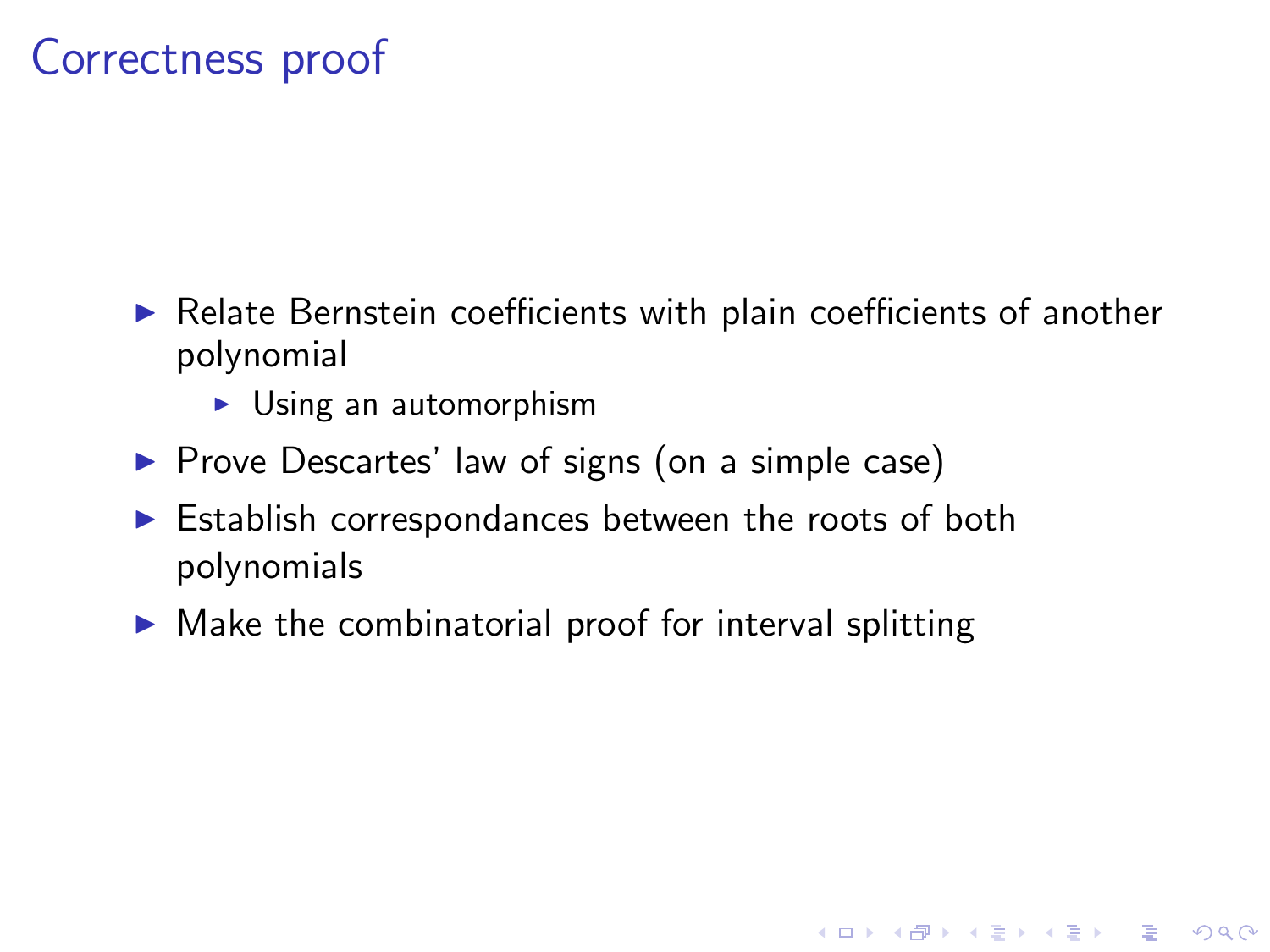# Constructive proof

- $\blacktriangleright$  Use rational numbers
- $\blacktriangleright$  New meaning of "having a root"
- $\triangleright$  Decompose interval into several parts
	- $\triangleright$  parts where the absence of root is guaranteed
	- $\triangleright$  parts where the polynomial changes sign, with monotonicity
- $\blacktriangleright$  Replacement for the intermediate value theorem
	- Express that one can find a value that is arbitrary close to  $0$ .
	- $\triangleright$  Upper bound on slopes for polynomials and bounded intervals

- $\triangleright$  Deduce uniform continuity
- $\blacktriangleright$  take regularly spaced points and work in a discrete setting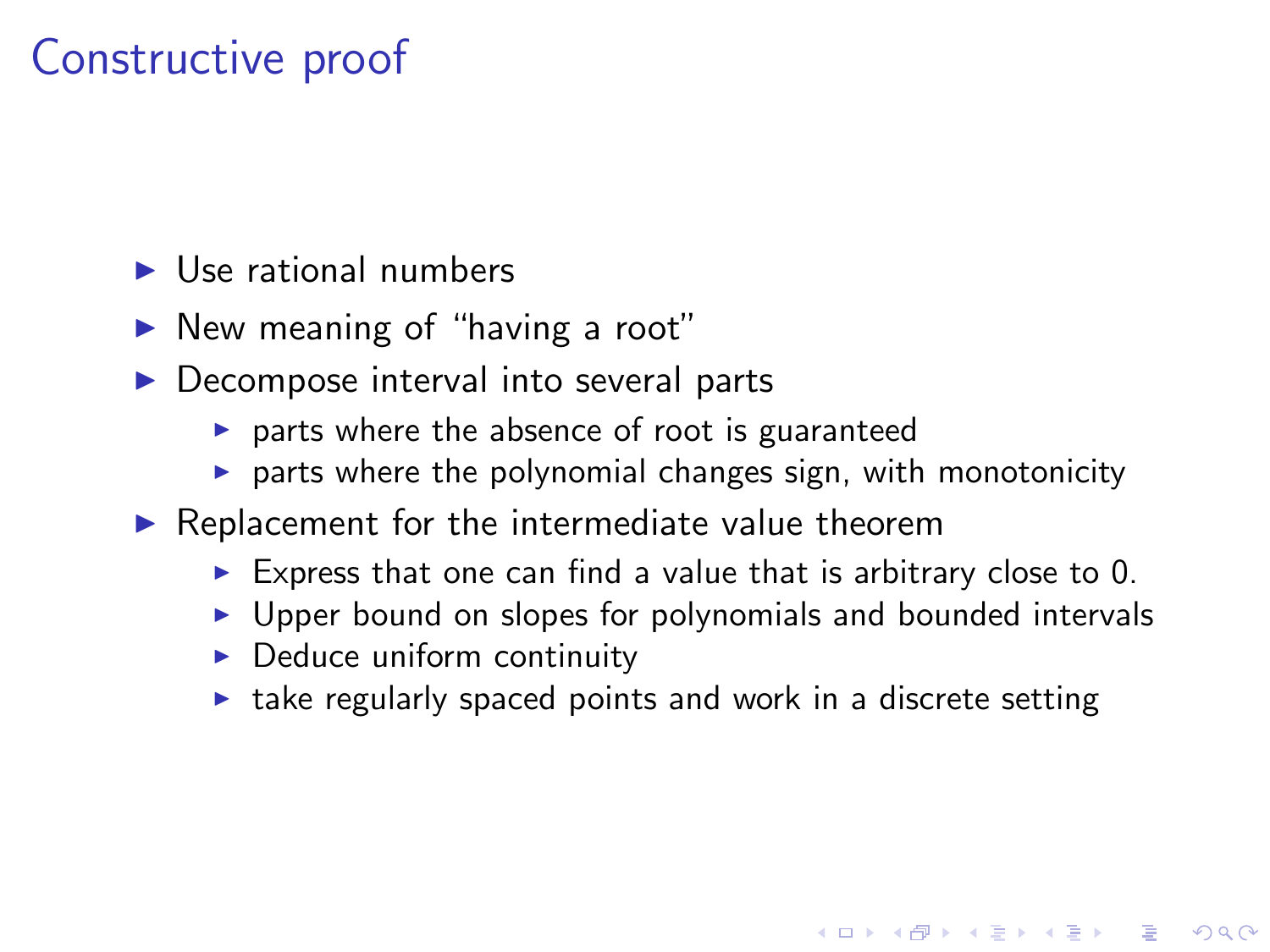Sufficient conditions for one root only



イロト イ母 トイミト イミト ニヨー りんぴ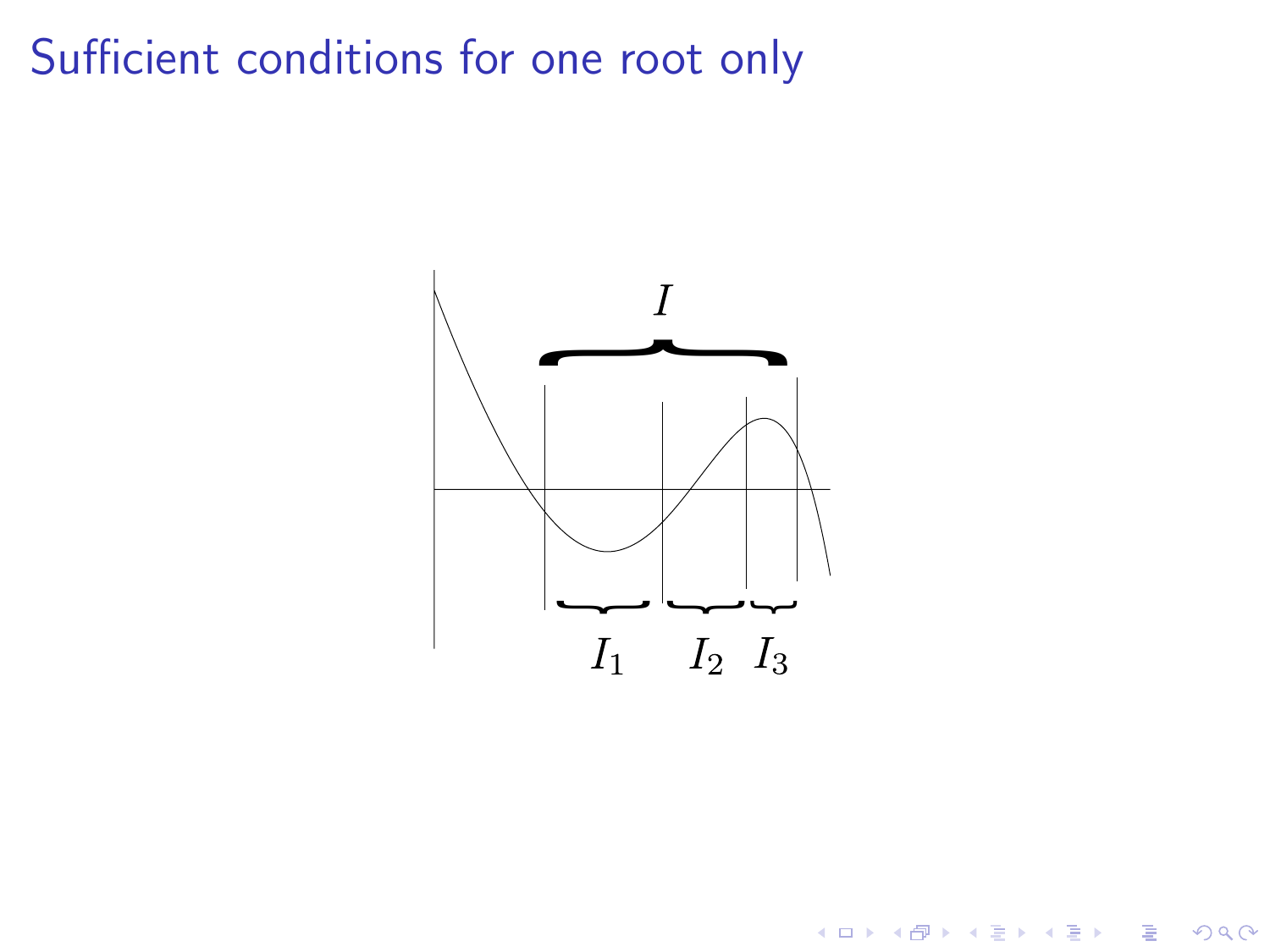# Sufficient conditions for one root only



K ロ X イロ X K ミ X K ミ X ミ X Y Q Q Q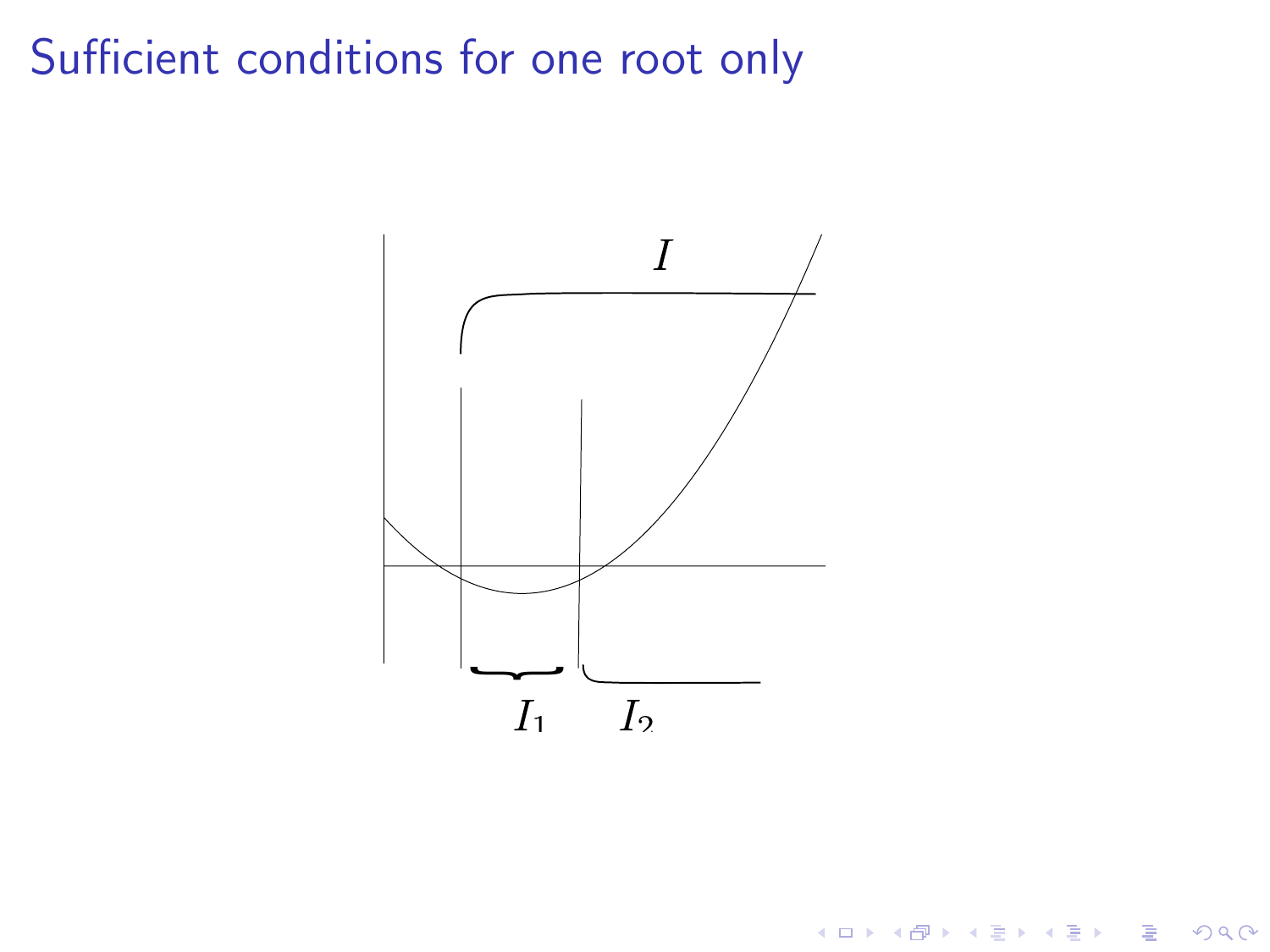### Intermediate value theorem replacement

- $\triangleright$  The intermediate value theorem is used to produce a root
- Here, we only want to use to produce a two values  $x'$  and  $y'$ 
	- $\triangleright$  The polynomial in these two values is close enough to 0

- The polynomial is negative in  $x'$  and positive in  $y'$
- $\triangleright$  Proof using an upper bound on slopes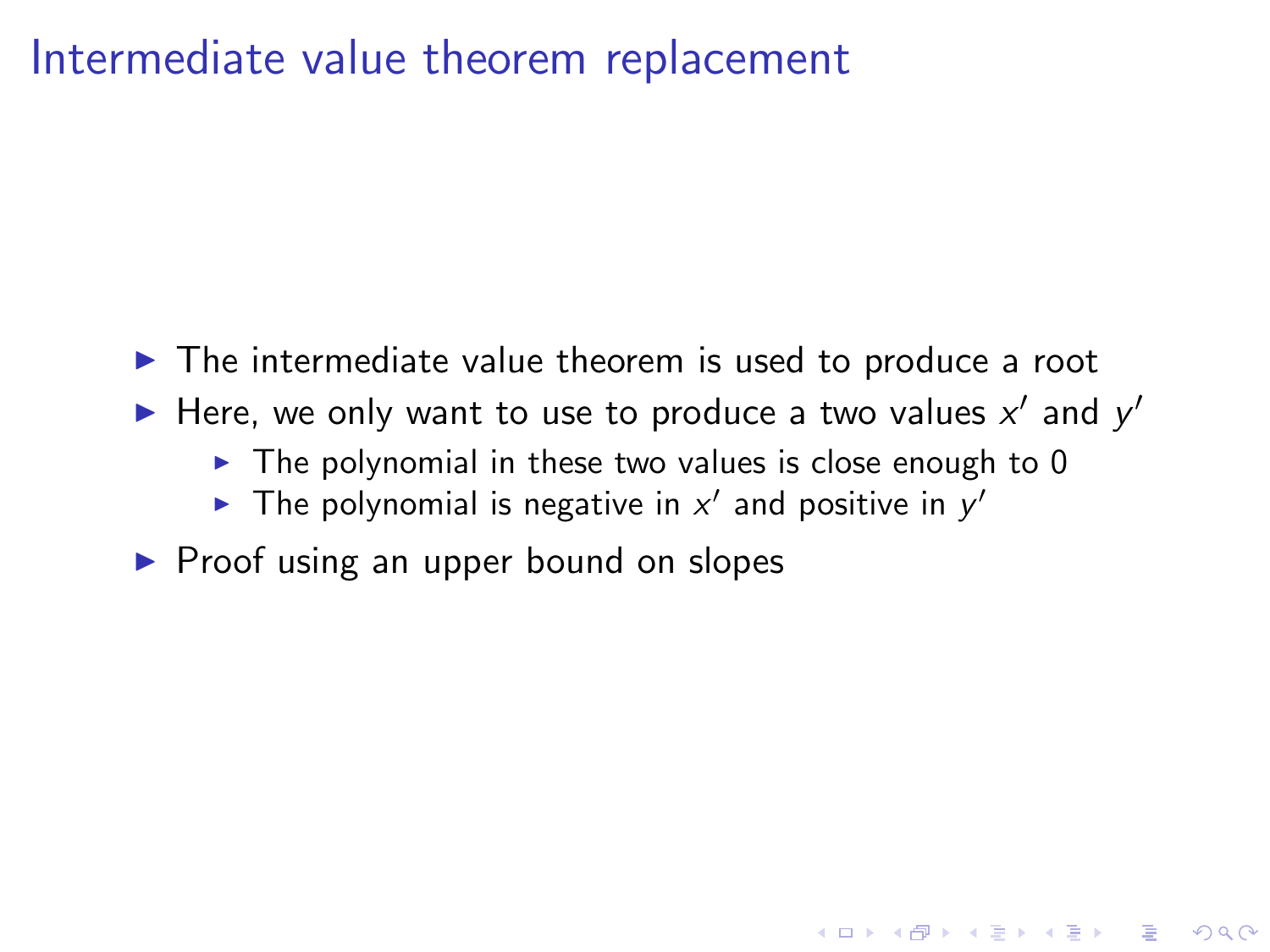### Intermediate value theorem replacement



K ロ > K @ > K 할 > K 할 > 1 할 : ⊙ Q Q^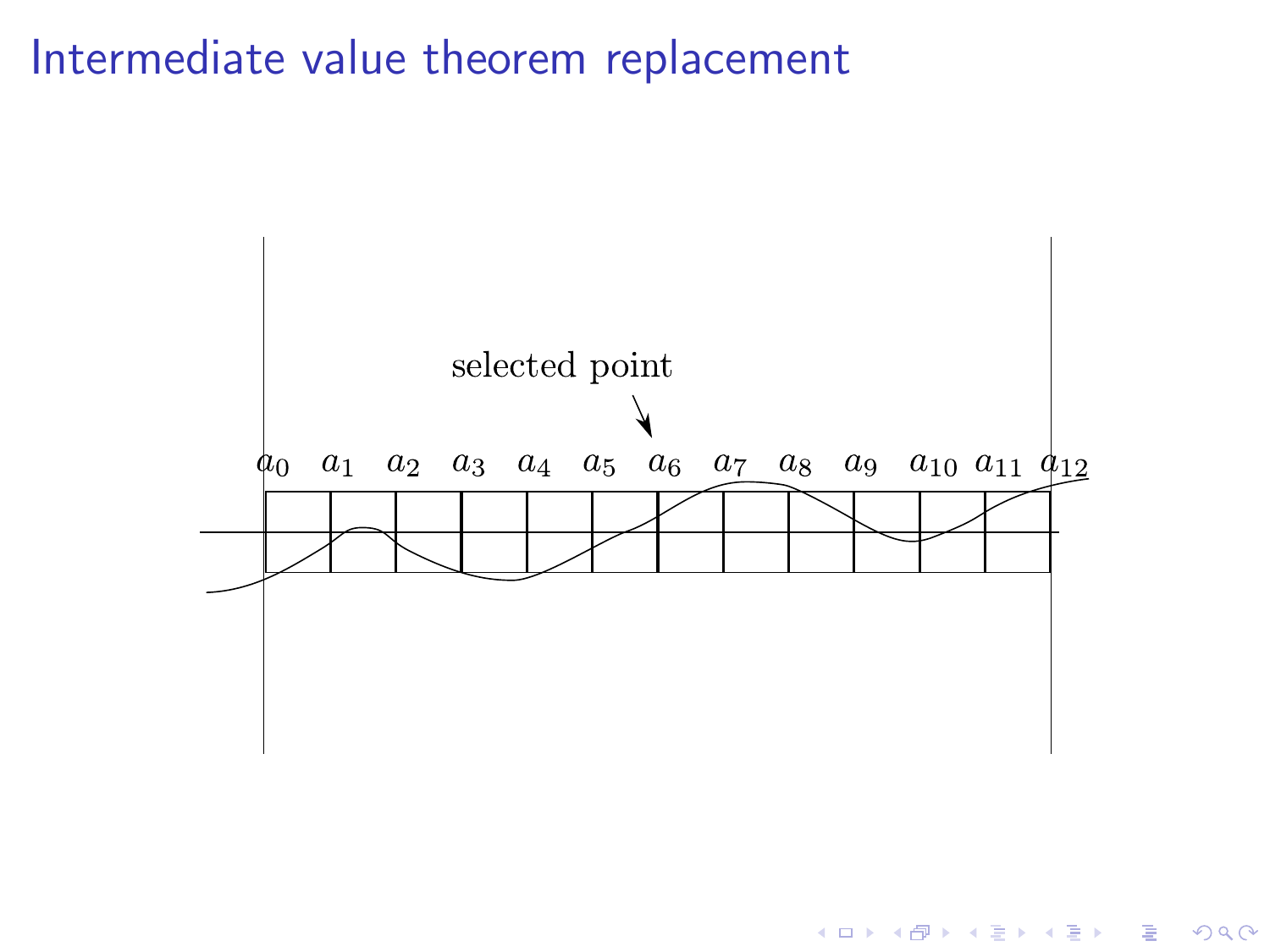### Descartes' law of signs

- $\triangleright$  A relation between sign changes and the number of positive roots
- $\triangleright$  The number of changes is larger than the number of roots
	- $\triangleright$  More precisely, the difference is a multiple of 2
	- $\triangleright$  Counting multiplicity of roots
- ►  $(x-1)*(x^2+2)=x^3+x^2-2:1$  sign change
- ►  $(x 1)^2 = x^2 2x + 1$  : 2 sign changes
- ►  $(x-1)(x-2) = x^2 3x + 2$ : 2 sign changes
- If there is exactly one sign change, there is exactly one root

**KORKAR KERKER EL VOLO** 

 $\triangleright$  A specific proof for this corollary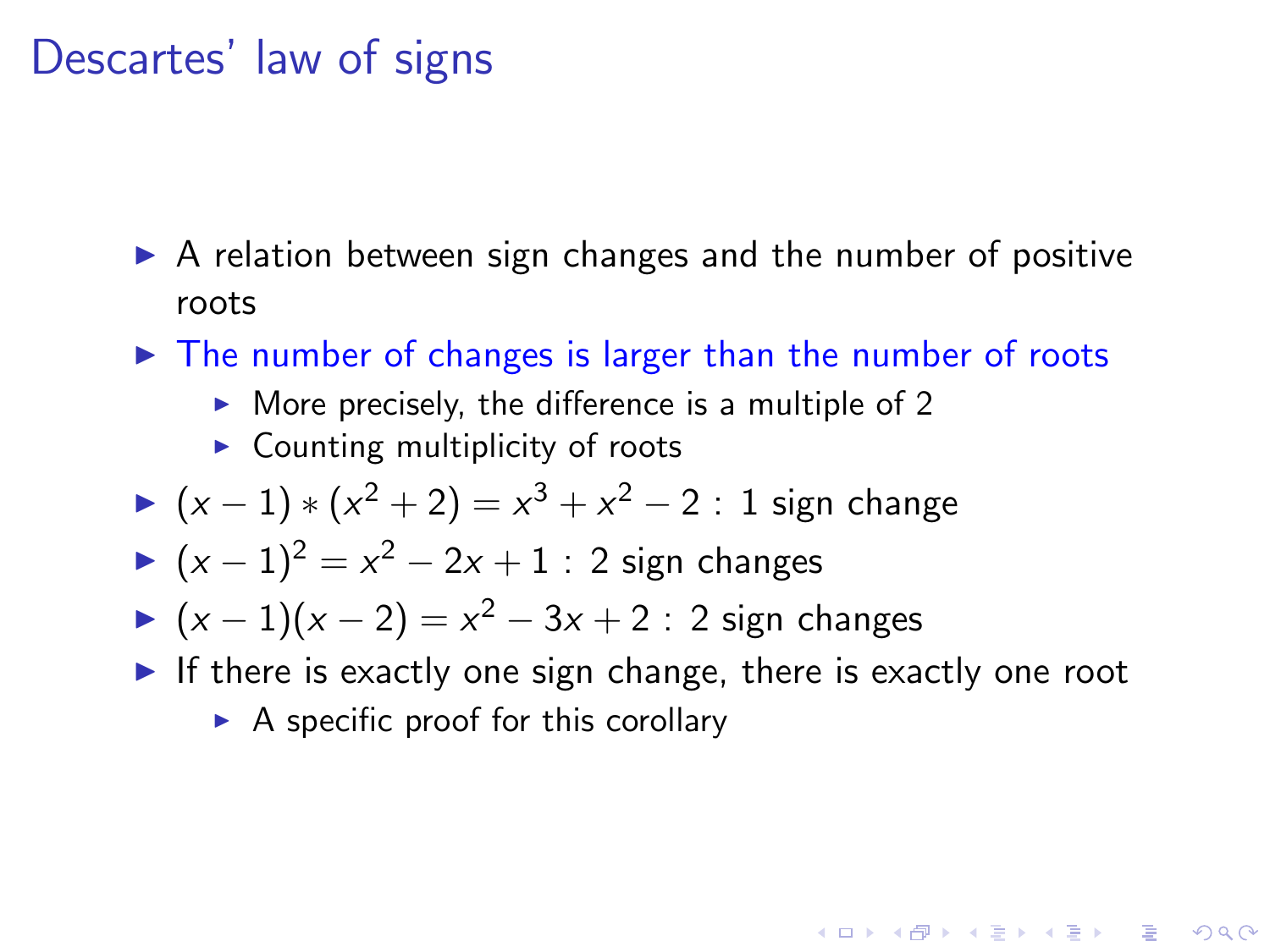# Proving Descartes' corollary

- $\blacktriangleright$  A finite state approach
- $\blacktriangleright$  five kinds of polynomial curves,
- $\triangleright$  move from one kind to the other by apply Horner's scheme

K ロ ▶ K @ ▶ K 할 > K 할 > 1 할 > 1 이익어

 $\triangleright$  move depends on the sign of the added constant.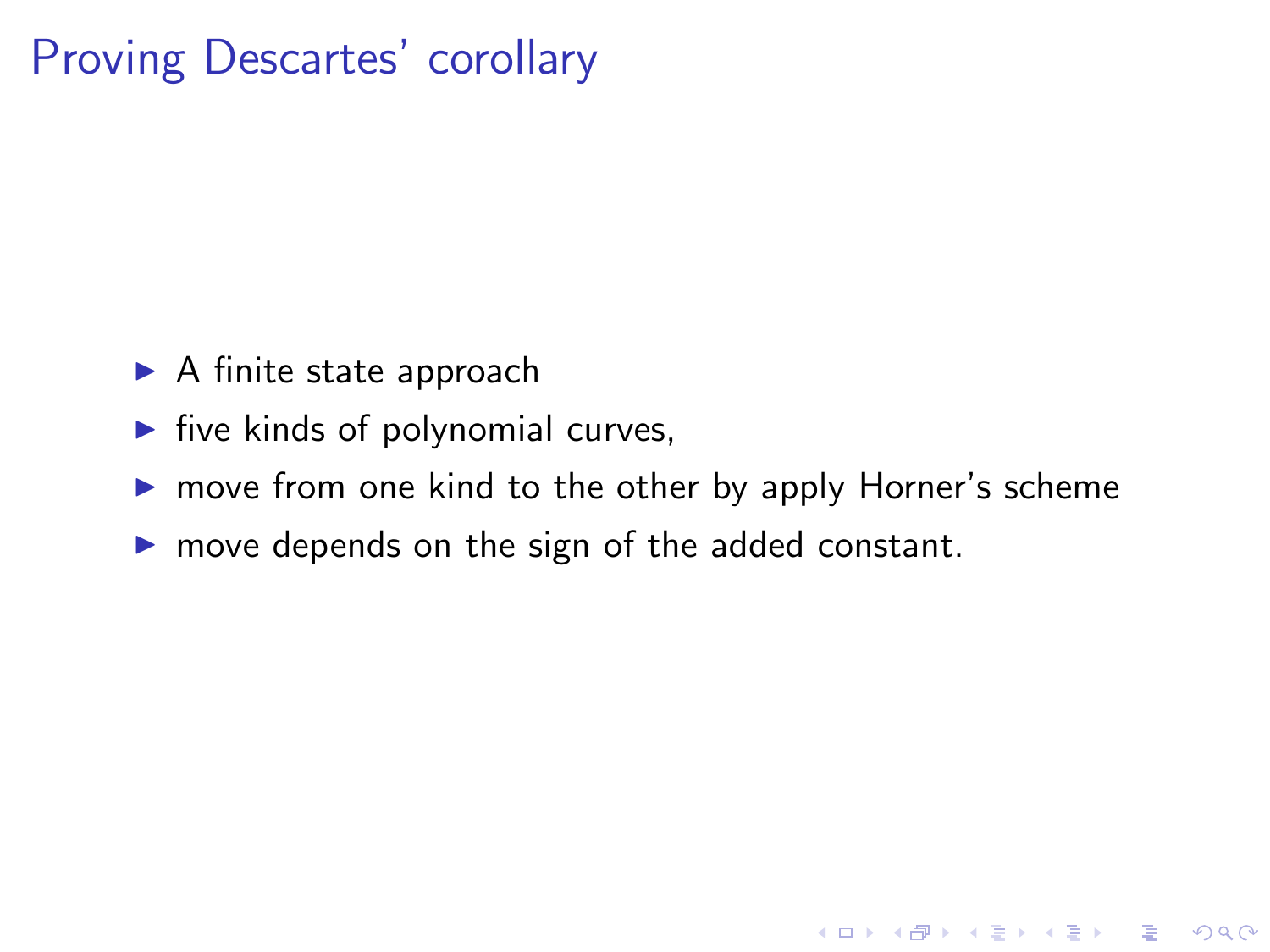### Geometric intuition for Descartes' corollary



 $299$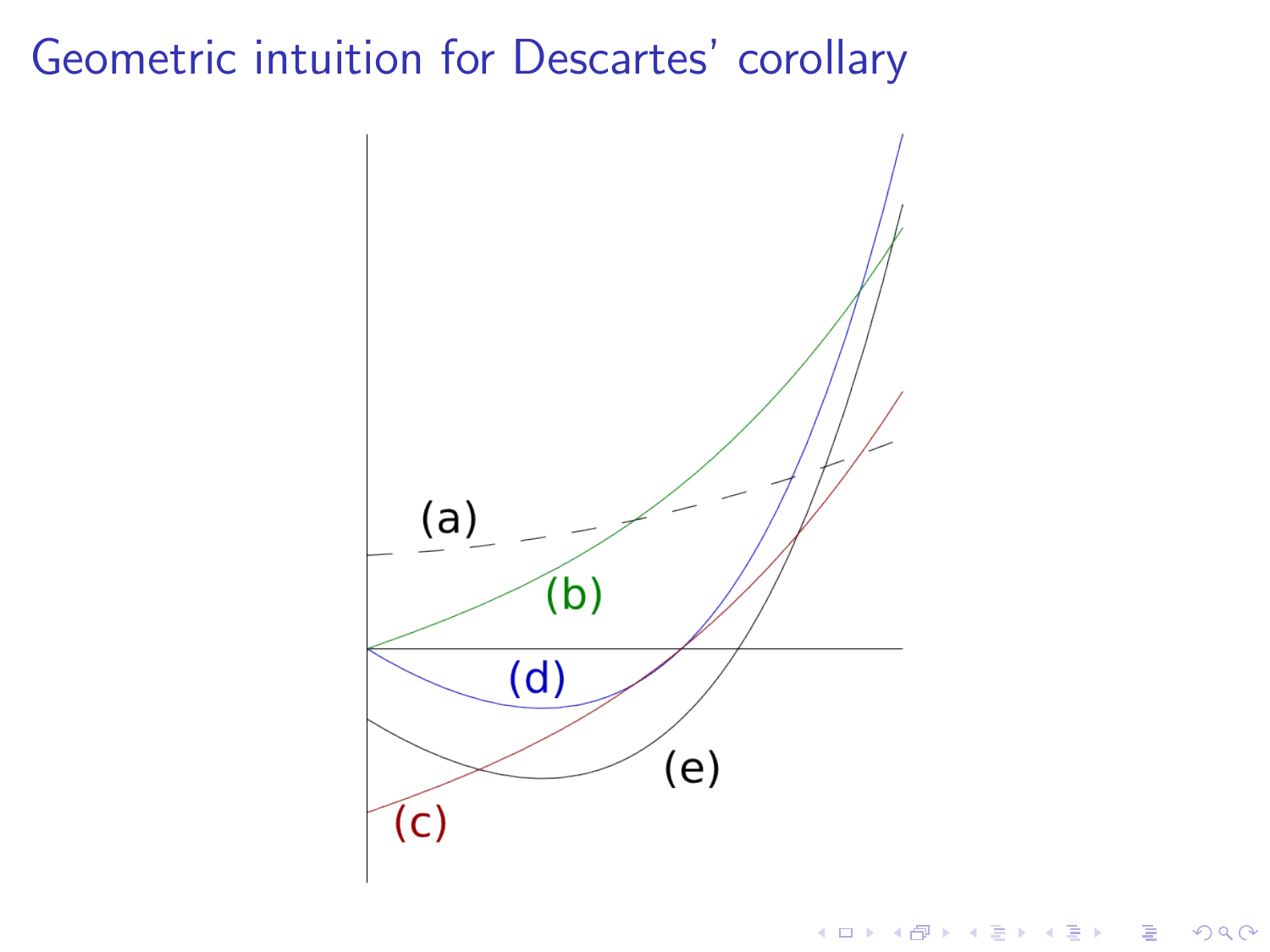### More on Descartes

- $\triangleright$  Use interval decompositions,
- Assume P has a slope larger than  $k > 0$  above a bound y
- $\triangleright$  When multiplying by X, new slope is  $kx + P(x)$
- $\triangleright$  Use intermediate value replacement to make  $P(x)$  negligible
- $\triangleright$  in a closed field we would simply use the existing root
- $\triangleright$  When adding a negative constant a, take a value so that  $0 < P(x) < P(a)$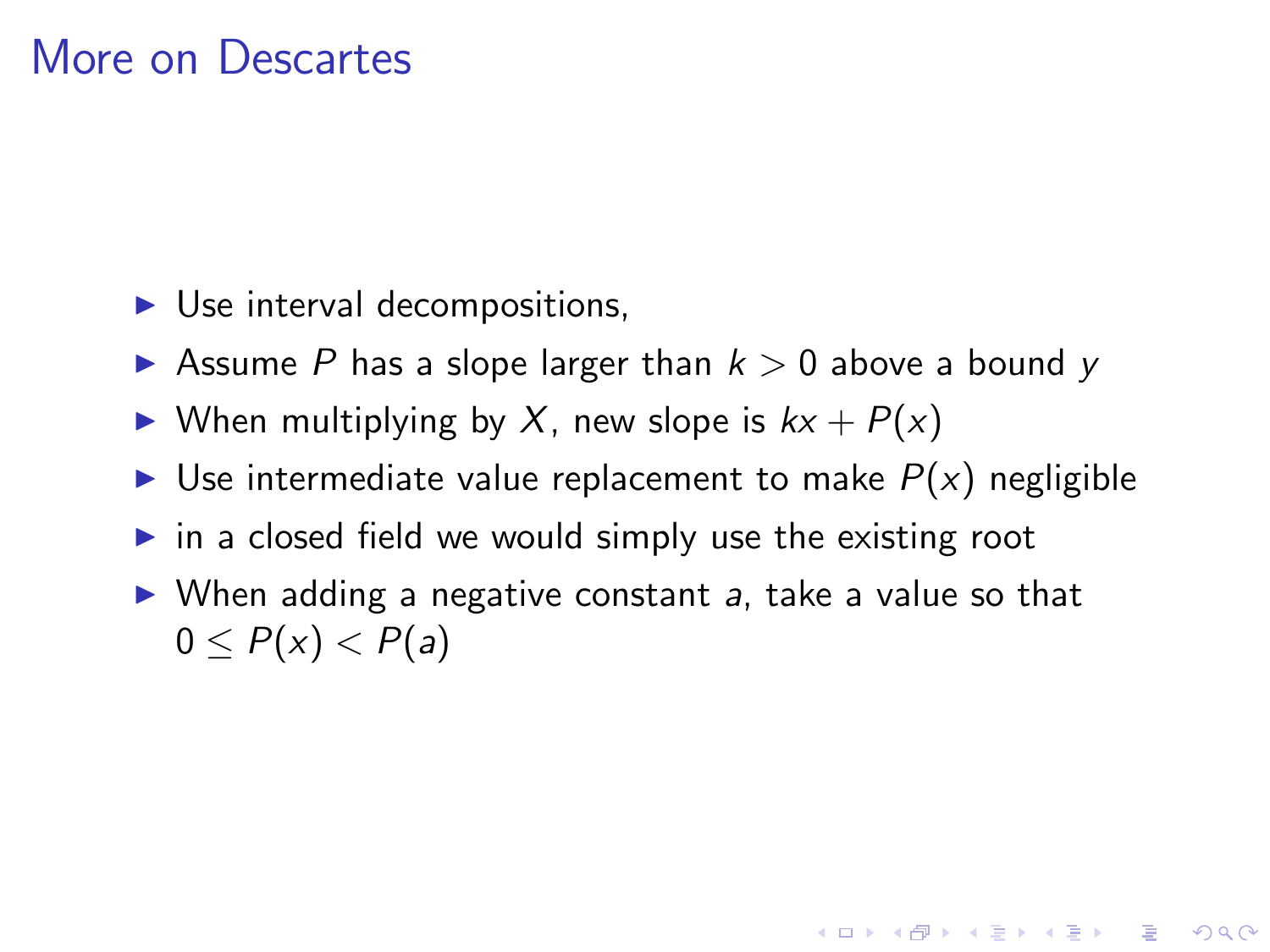#### From Bernstein to Descartes

 $\blacktriangleright$  Reversing the list of coefficients: nice trick!

$$
\blacktriangleright P = \textsf{rev}(R) \Leftrightarrow P(x) = 1/x^n R(1/x)
$$

- ▶ Root of P in  $(0, 1)$  correspond to roots of R in  $(1, +\infty)$
- $R'(x) = R(1+x)$  and use Descartes' corollary for  $R'(x)$
- $\blacktriangleright$  For an arbitrary interval  $(l, r)$ , use change of variable  $y = rx + (1 - x)l$

**K ロ ▶ K @ ▶ K 할 X X 할 X 및 할 X X Q Q O**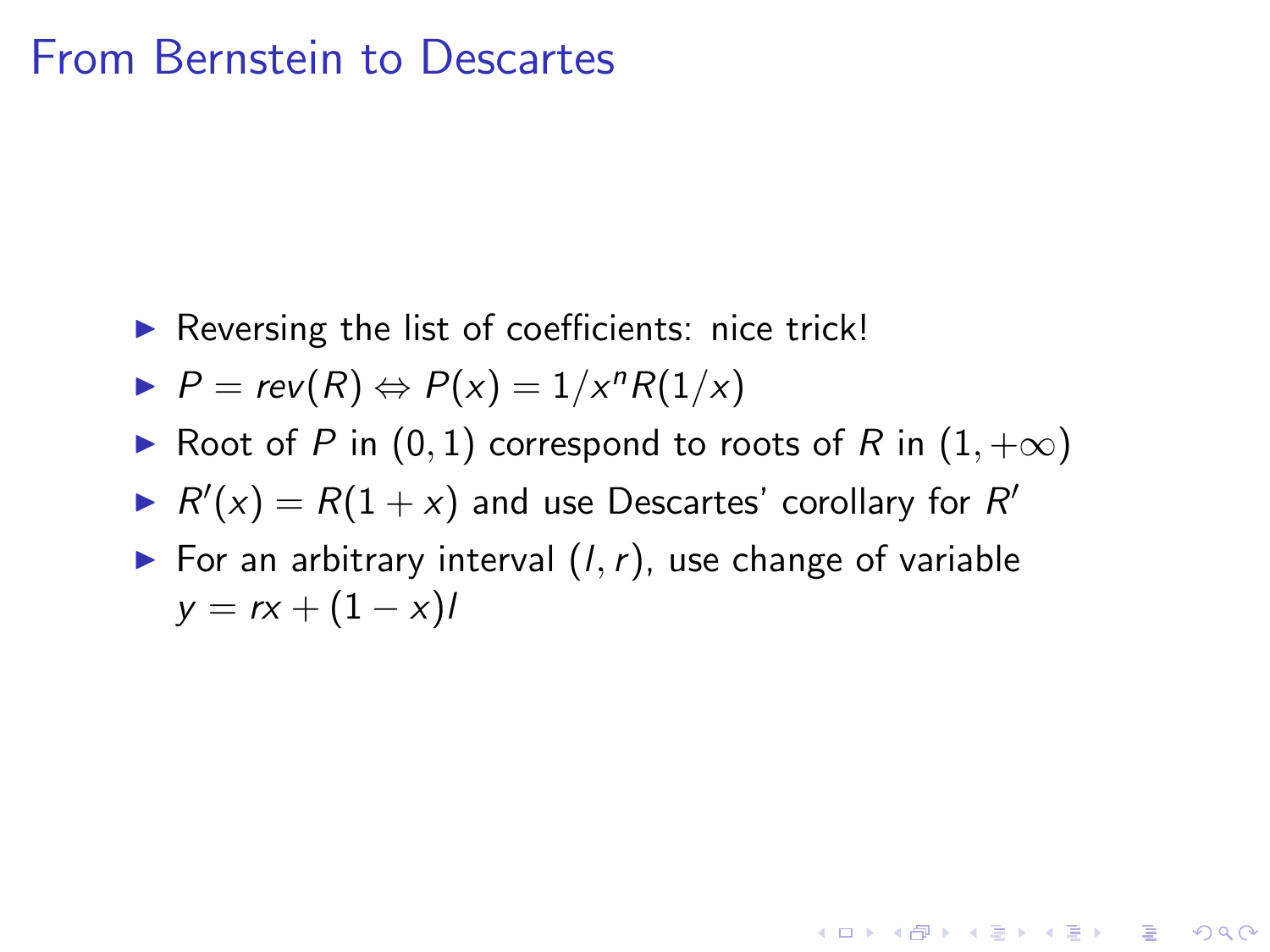# Difficulties in formalization

relate the slopes of P  $P(1/x)$  and R

K ロ ▶ K @ ▶ K 할 ▶ K 할 ▶ | 할 | © 9 Q @

 $\blacktriangleright$  Also use upper bounds of slopes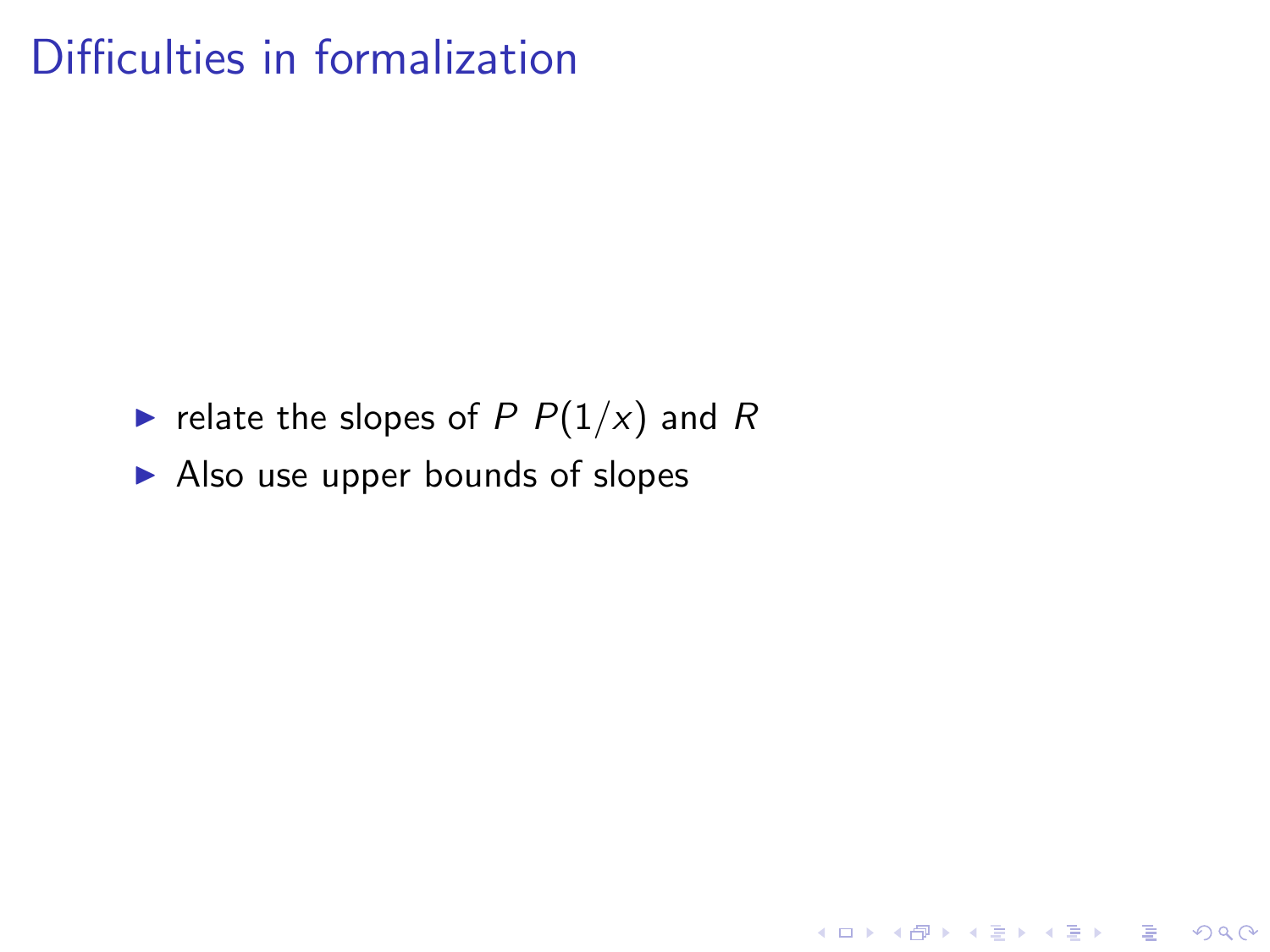# Interval splitting

- $\blacktriangleright$  Remember Bernstein coefficients are obtained after translating, flipping, and affine variable change
- $\blacktriangleright$  All linear invertible operations
- $\blacktriangleright$  Call v the vector of Bernstein coefficients
- $\triangleright$  Call  $\phi$  the function so that  $\phi(p) = v$
- $\triangleright \phi$  can also be seen as function mapping polynomials to polynomials
- consider  $P'_b(n, l, r, k)$  the inverse image of  $X^k$
- ▶ phi $(p) = \sum_{k=0}^{n} v_i X^k$   $\Leftrightarrow p = \sum_i v_i (P'_b(n, l, r, k))$
- $\triangleright$  Bernstein coefficients are coefficients in a precise basis

**KORKAR KERKER EL VOLO** 

$$
\blacktriangleright P_b(n,l,r,k) = {k \choose n} x^{n-k} (1-x)^k
$$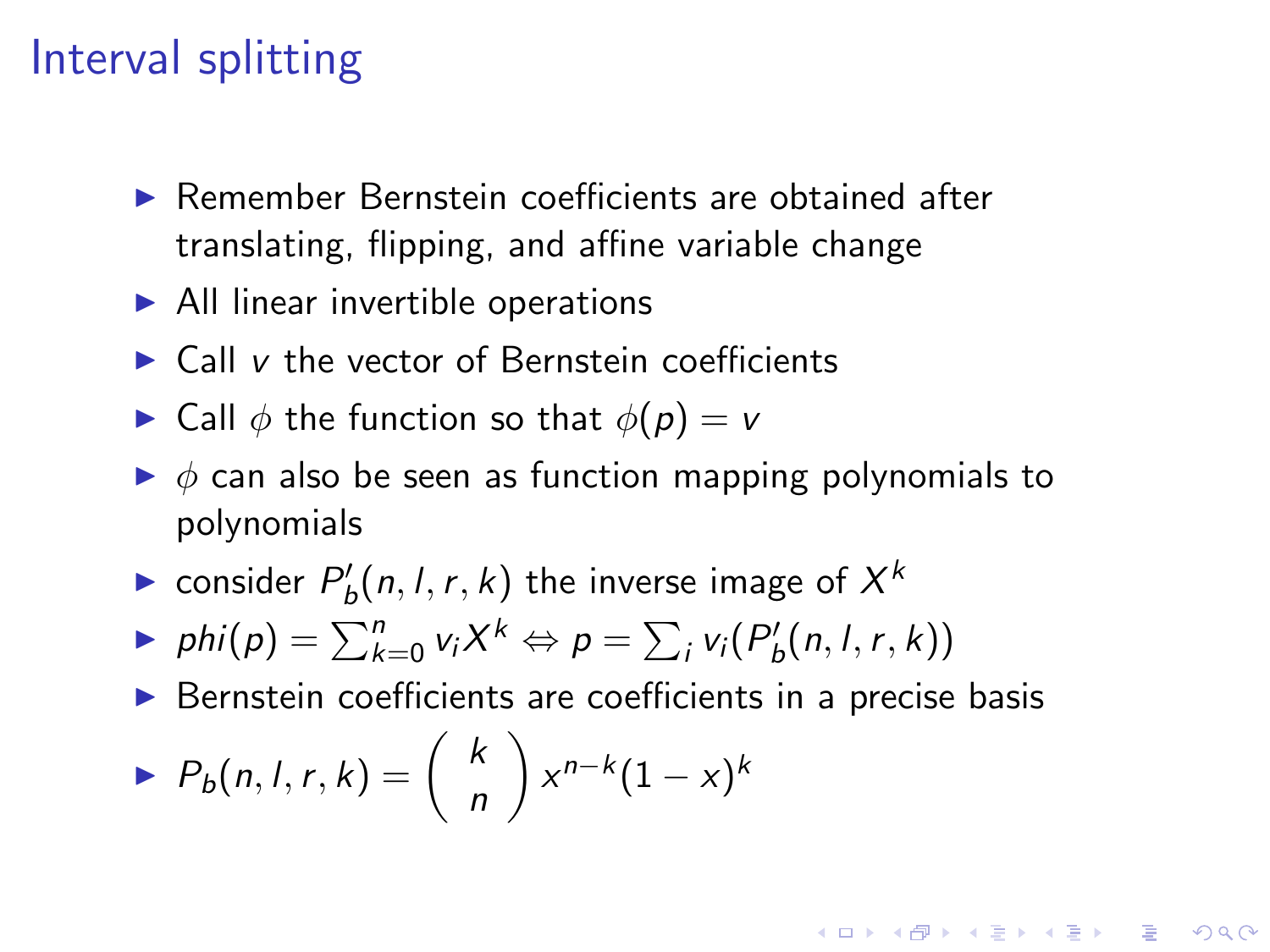### Combinatorial computation

```
Variables l r : Qcb.
Fixpoint dc (b : nat \rightarrow Qcb) (n : nat) :=
  if n is i.+1 then
     fun j \Rightarrow 1 * dc b i j + r * dc b i j.+1else b.
```
Definition dicho' b i := de\_casteljau b i 0. Definition dicho p b i := de\_casteljau b  $(p - i)$  i.

**KORKA SERKER ORA**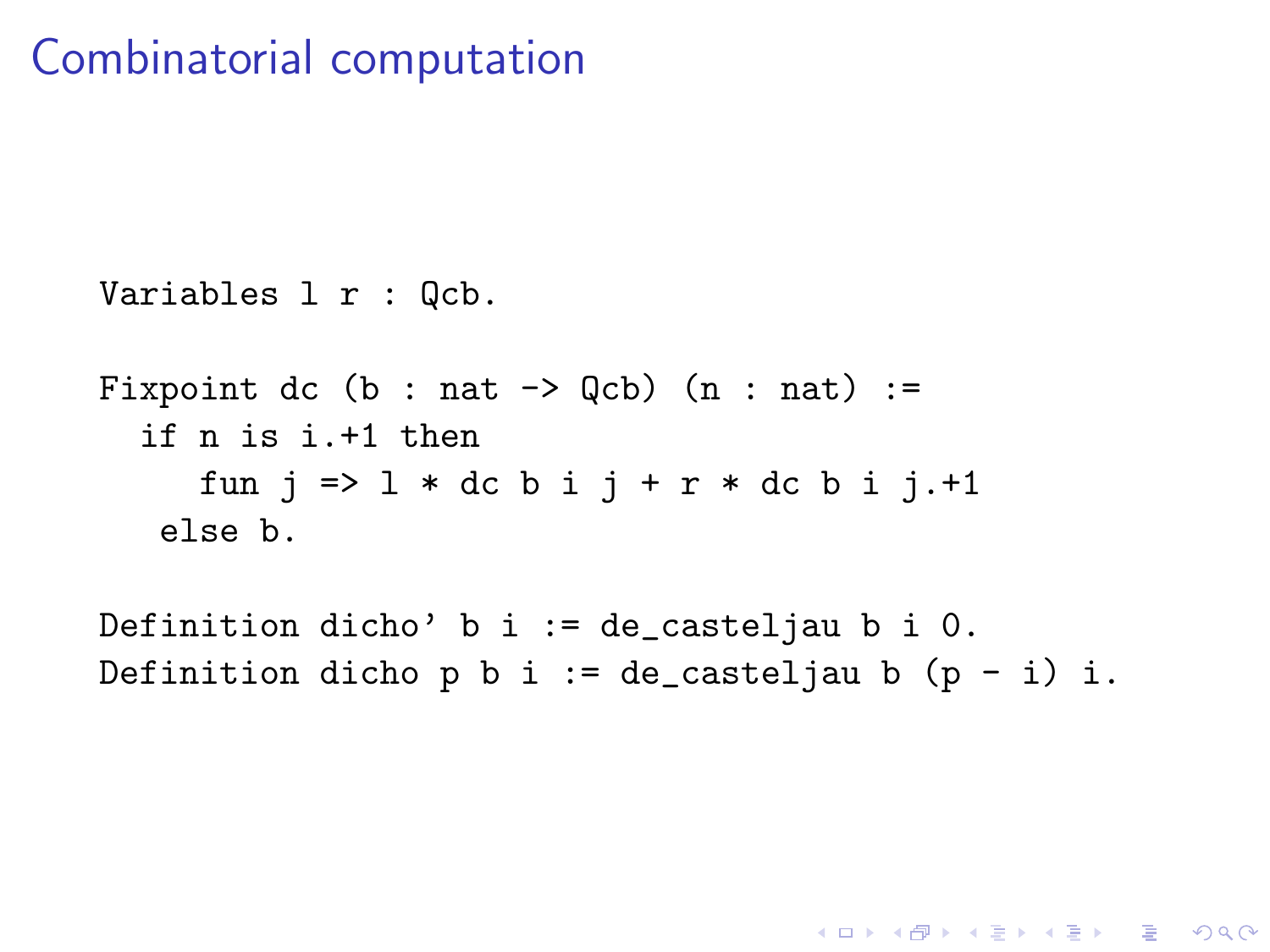# On Casteljau's algorithm

- $\blacktriangleright$  Algorithm due to P. de Casteljau (work on CAD)
- $\triangleright$  Same scheme as for binomial coefficients
- $\triangleright$  Combinatorial proof, relying on the Bernstein basis

**K ロ ▶ K @ ▶ K 할 X X 할 X 및 할 X X Q Q O**